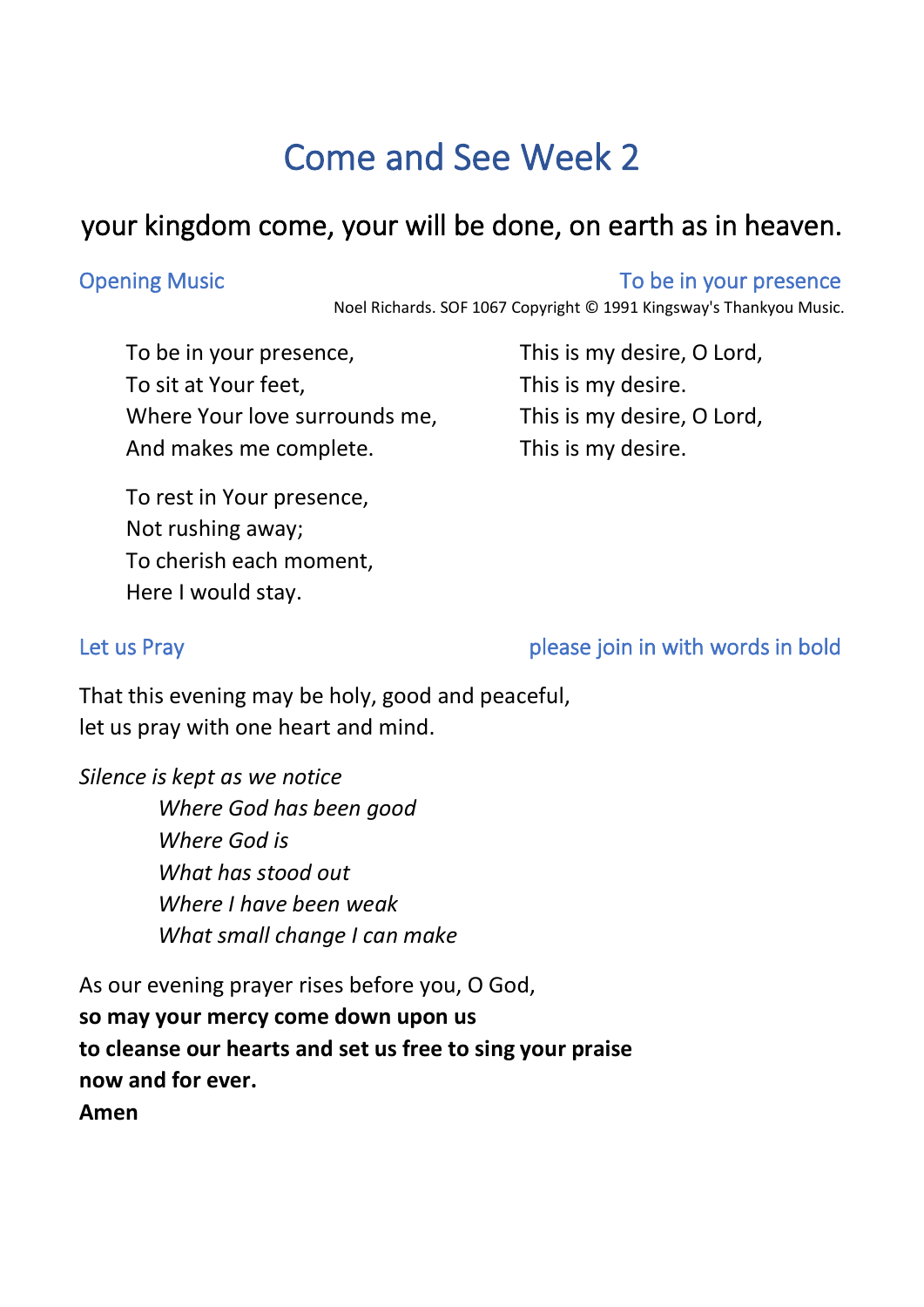### Psalm 84

…

…

…

- **1 How lovely is your dwelling place, Lord Almighty!**
- **2 My soul yearns, even faints, for the courts of the Lord; my heart and my flesh cry out for the living God.**
- **4 Blessed are those who dwell in your house; they are ever praising you.**
- **5 Blessed are those whose strength is in you,**
- **7 They go from strength to strength, till each appears before God in Zion.**
- **10 Better is one day in your courts than a thousand elsewhere; I would rather be a doorkeeper in the house of my God than dwell in the tents of the wicked.**
- **11 For the Lord God is a sun and shield; the Lord bestows favour and honour; no good thing does he withhold from those whose walk is blameless.**
- **12 Lord Almighty, blessed is the one who trusts in you.**

Jesus taught his disciples to pray, saying

**Our Father in heaven,**

**hallowed be your name,**

**your kingdom come,**

**your will be done, on earth as in heaven.**

**Give us today our daily bread.**

**Forgive us our sins as we forgive those who sin against us.**

**Lead us not into temptation but deliver us from evil.**

**For the kingdom, the power, and the glory are yours**

**now and for ever.**

**Amen.**

### Beginning to talk

We looked at God as Father, and as Hallowed last week. Has that had an effect on you this past week?

Video – Bishop Steven